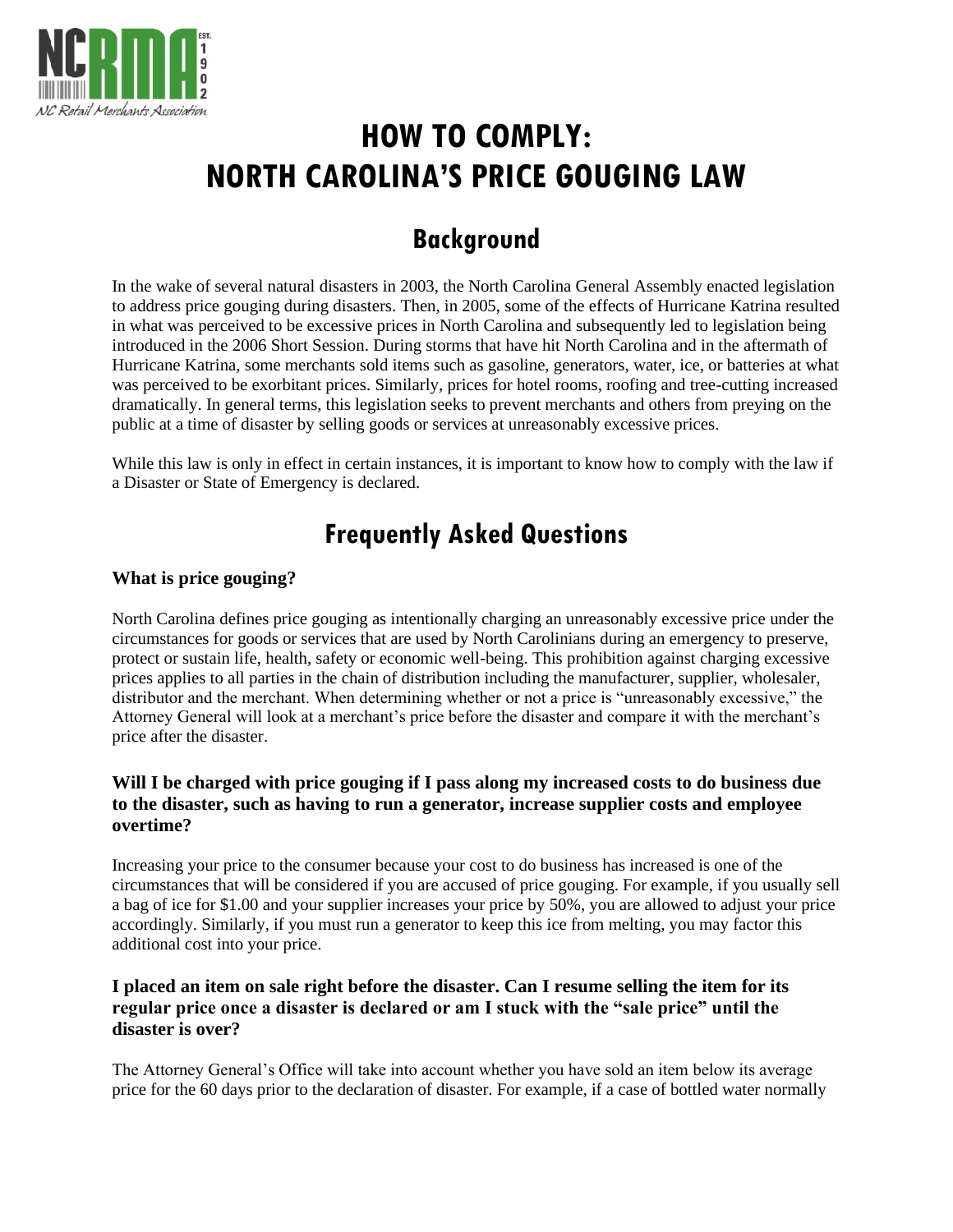sells for \$4.00 and your weekly special the week before the disaster is two cases for \$4.00, you are free to raise the price back to \$4.00 per case without fear of being charged with price gouging.

The Attorney General's Office will also take into account whether the price you are charging is the result of fluctuations in a regional, national or international commodity market for the product you are selling. For example, if the national commodity market price on chicken increases dramatically and this increase is passed down from the manufacturer to the wholesaler to your store, you are permitted to pass along this increase that is the result of the nationwide increase on the price of chicken.

#### **Where does the price gouging law apply?**

The price gouging law only applies in the area where the State of Disaster or Emergency has been declared or the abnormal market condition has been found. For example, if a disaster is declared for New Hanover County (Wilmington) and Brunswick County (Ocean Isle Beach), the law would apply in these counties but would not apply, for instance, in Wake County (Raleigh), Guilford County (Greensboro) or Buncombe County (Asheville), or the remainder of the state, for that matter.

# **When is the price gouging law triggered and how long does it stay in effect?**

The law prohibiting price gouging is not always in effect. In order for the price gouging law to become effective, a triggering event must occur. A triggering event comes about in one of three ways-1)a declaration of a State of Emergency; 2) a declaration of a State of Disaster or 3) a finding by the Governor of an "abnormal market condition."

A State of Emergency is usually declared just before an impending disaster occurs to warn North Carolinians of a pending disaster so they can prepare in advance of a storm. A State of Disaster is usually declared after a storm hits. The "abnormal market condition" qualification is the result of Hurricane Katrina and requires a finding of the Governor that there has been a significant disruption to the production, distribution or sale of good or services necessary to perverse or sustain the life, health, safety or economic well-being of North Carolina citizens. An abnormal market condition can only be declared by the Governor when the President has declared a State of Emergency or State of Disaster or the United States Department of Homeland Security has declared a Code Red/Severe Risk of Attack. The abnormal market condition does not have to be the result of an event that directly affects North Carolina. As an example, Hurricane Katrina did not actually cause damage within the borders of North Carolina, but the effects of the storm to the Gulf Coast was thought to have significantly altered the economic well-being of North Carolina citizens due to the shortage of gasoline.

The price gouging law remains in effect for 45 days or the termination of the triggering event, whichever is earlier. The Governor has the authority to specifically extend the prohibition against price gouging.

#### **How will I know when and where the price gouging law applies?**

While we hope this law is never needed, in the event that a triggering event occurs, watch your local media for information about disaster areas. Additionally, NCRMA has been placed on the Governor's distribution list for all disaster-related declarations so that it can promptly inform you when and where a disaster is declared and when it ends. NCRMA also has a seat at the table with NC Emergency Management, allowing various resources to be at hand. In addition, NCRMA has created a twitter account for up-to-the-minute Emergency Management updates. We encourage members to follow @NCRMA\_EmPrep for timely updates from NC Emergency Management, NC DOT, Ferry Divisions, Interstate conditions, etc.

While we often are keenly aware of a disaster, sometimes this is not the case. For example, even though a severe ice storm hit Western North Carolina in December 2005, a declaration of disaster was not declared until July 2006 so that federal disaster funds could help with the clean-up.